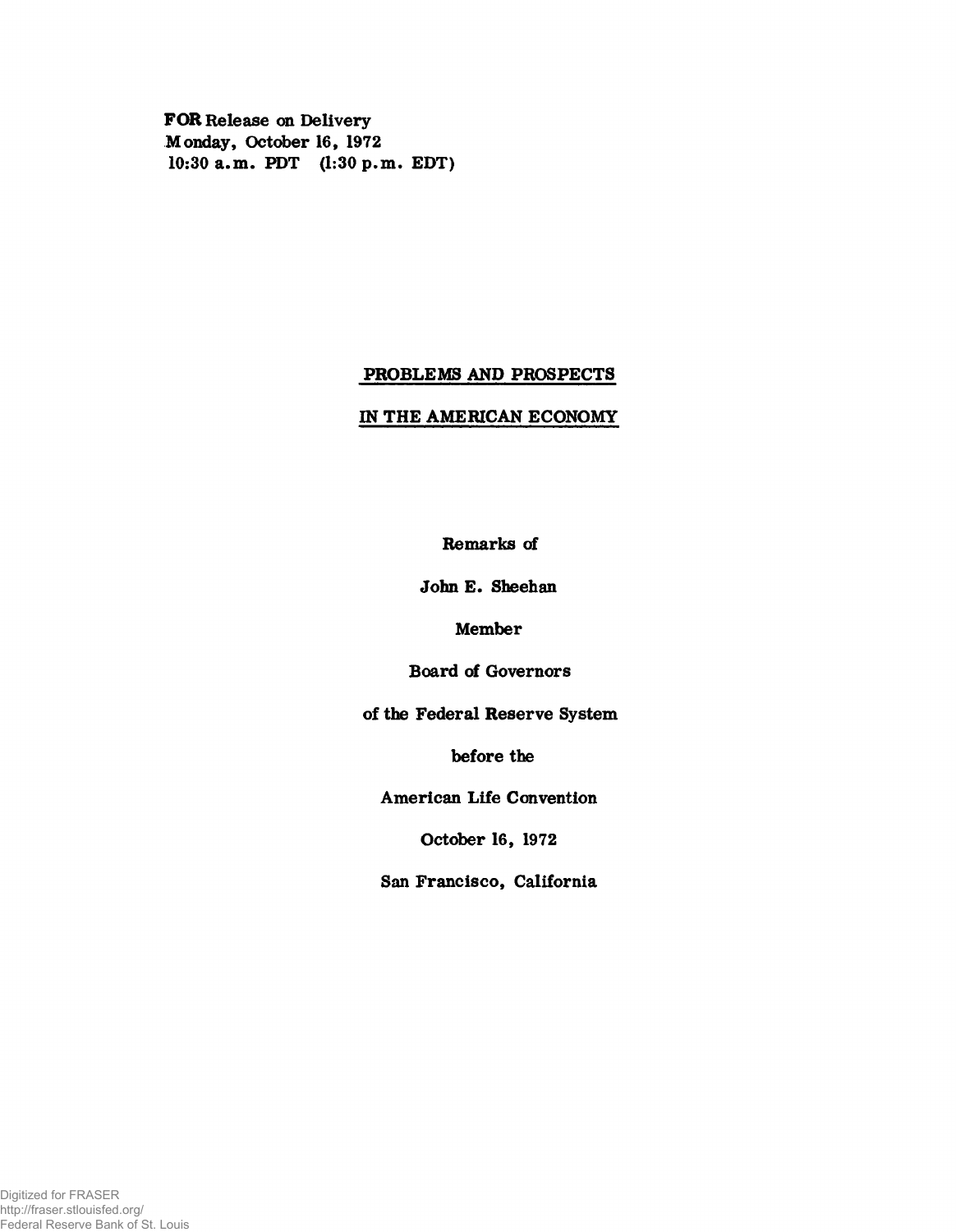# PROBLEMS AND PROSPECTS *m* THE AMERICAN ECONOMY

I should begin by saying that the following comments are my personal thoughts and they cannot be taken as representing, necessarily, the views of my Board colleagues either individually or collectively.

I want to establish this at the outset not only for the obvious reasons but also because there does seem to be some confusion extant that this or that Federal Reserve Board Governor was putting up a trial balloon for the Board or was presumed to be speaking for the Board.

In a great majority of instances, the Chairman is the Board's spokesman. And it is only in his absence or in a matter such as Governor George Mitchell's testimony recently before a Congressional Committee on the taxation of banks that members other than the Chairman speak for the Board. But each of us, from time to time, find it helpful to air our personal thinking on a relevant issue in order to have the benefit of an exchange of views with the interested public, and it is in that spirit that I speak today.

In the following, I intend to touch lightly on defining for you the principal functions and purpose of the Federal Reserve System, and then focus briefly on three critical problems which the country faces, and with which you as businessmen should be concerned.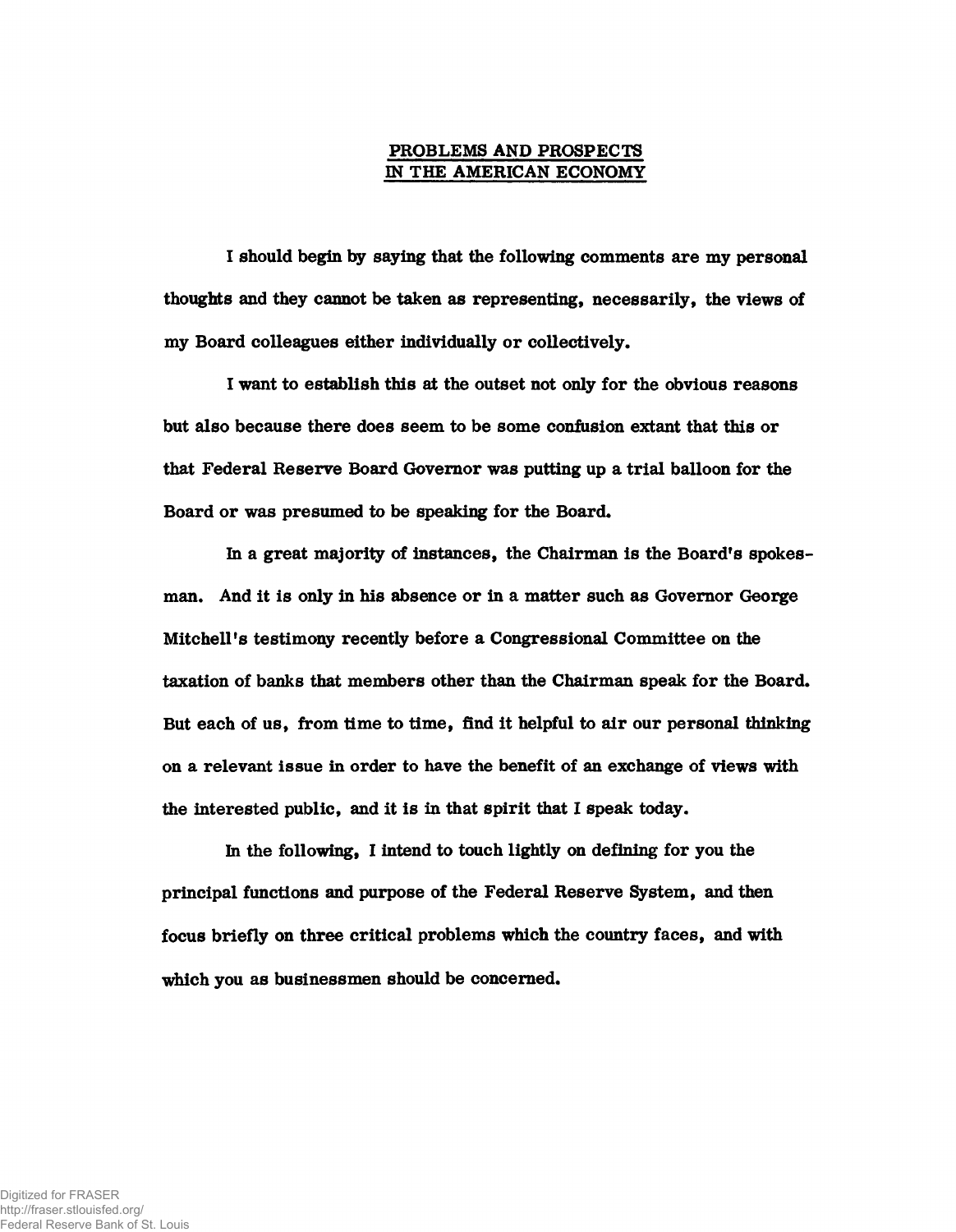# WHAT IS THE FEDERAL RESERVE SYSTEM?

Some of you may consider it too elementary for me to take a few minutes to spell out for you what the Federal Reserve System is. But I have been frequently surprised at the relative naivete of many American businessmen with regard to the Nation's central bank. In Europe, the term 'central bank' is rather well known as the bankers' bank. And the Federal Reserve System is the lender of last resort. Mr. Nixon's associates, in discussing it with me last Fall, described his perception of the Federal Reserve Board as the 'Supreme Court of American finance'.

We are the fiscal agents of the United States Treasury — their banker. We advise the Treasury, the Congress and the President on matters of both national and international finance.

The Federal Reserve holds some \$70 billions of U. S. Government obligations. It operates 12 district banks and 24 branches of those banks, with a staff of some 23,000 people nationwide. Of coursc, one of our banks is here in San Francisco.

The Federal Reserve processed about one-third — 7.7 billion — of the 24 billion checks written in the United States last year.

The Federal Reserve regulates the supply of money in the economy, providing more or less depending on whether economic activity is growing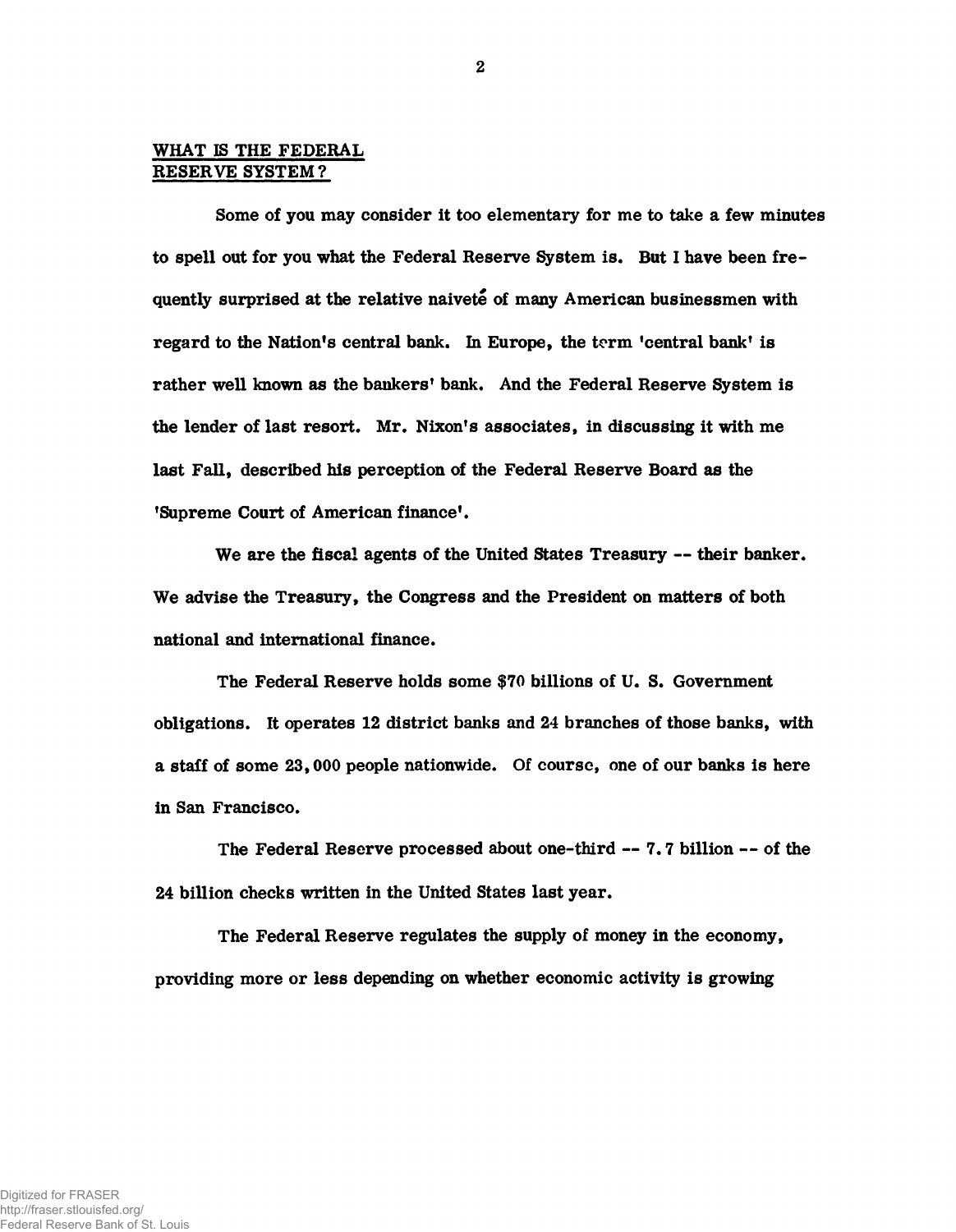less or more rapidly than is desirable. Thus, the Federal Reserve influences directly the price of money — interest rates — and has a considerable influence on the level of economic activity in the country.

Dr. Arthur Burns, Federal Reserve Board Chairman, has made some

observations in recent years which summarize quite well, I think, the purpose

of the Federal Reserve:

"Our obligation as a central bank is to promote monetary conditions conducive to full employment, rapid improvement in productivity, reasonable price stability and equilibrium in the balance of payments... also... to serve as lender of last resort.

The Federal Reserve would use all the authority at its command to ensure that unusual demands for liquidity were met.

I believe the Congress was wise in setting up the Federal Reserve System in a way that protects it from political pressures.

I believe that independence of the Federal Reserve... is an independence within the government, not of the government.

We must formulate (regulatory) policies that are consistent with the safety and soundness of the banking system (and) with market principles... to avoid introducing artificial constraints upon the free play of market forces...

I look forward to the day when the rate of inflation would be precisely zero...

A searching re-evaluation is... needed of the roles to be played by gold, reserve currencies and special drawing rights in settling international accounts..."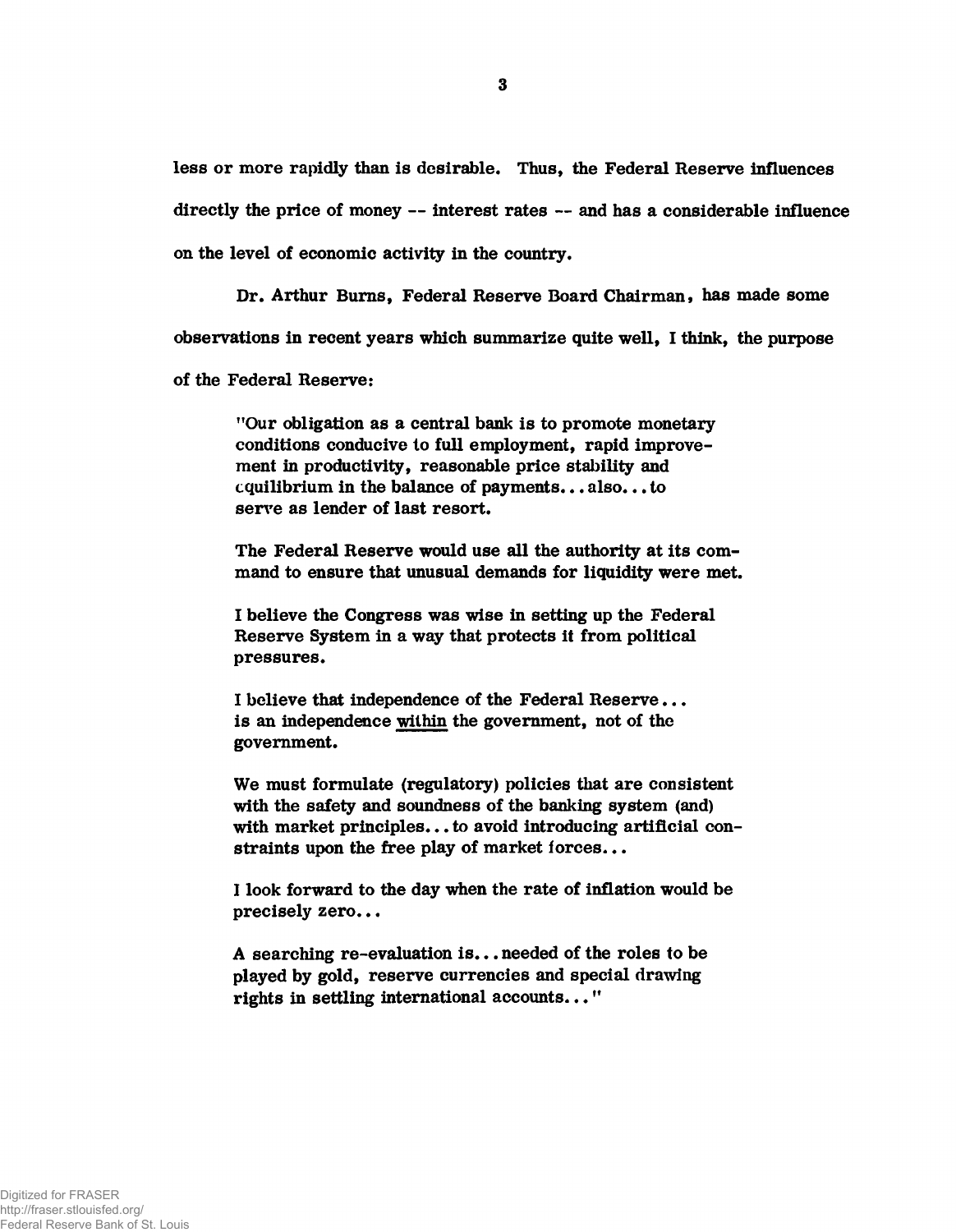#### THREE KEY PROBLEMS

Let me touch now on three problems which I believe should concern ousinessmen at this juncture. The first is burgeoning Government expenditures at all levels.

# EXCESSIVE GOVERNMENT SPENDING

From 1947 through 1967, Federal Government expenditures approximately doubled each decade. When price inflation is taken out of these numbers, we still find an increase of  $3\frac{1}{2}$  times over the two decades. In fact, if the real increase in the five years since 1967 is projected through 1977, there would be another one-decade doubling.

More bothersome still, total Government expenditures (state, local and Federal) have far outpaced the growth in the private sector of our economy in recent decades. Government expenditures were about 11 per cent of our Not National Product in 1929 while in 1971 they were about 30 per cent. \*

It appears to me then that one of the major short and long term problems in this country is to moderate the growth in government expenditures at all levels.

<sup>\*</sup> Net National Product is defined as the value of newly produced goods and services after allowance is made for the value of capital goods used up in their production.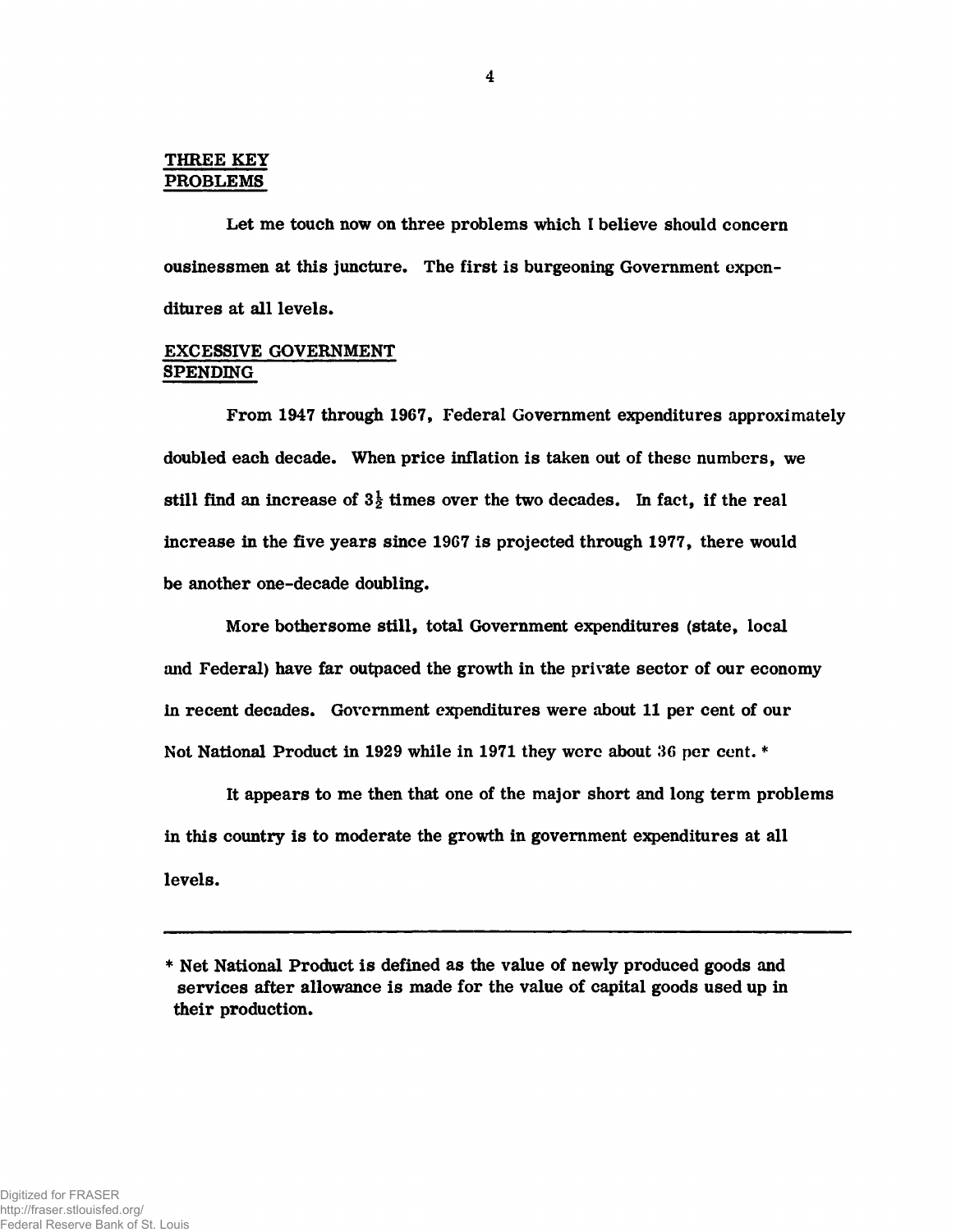The short term aspect of this problem is being well covered in the debates now in progress in the Congress relative to a Federal Government spending limit of \$250 billion.

The long term problem is also a severe one. While the pressure for increased public expenditures and consequent tax increases seems inexorable, that pressure must be successfully resisted. All of the Nation's social problems cannot be solved by Government spending.

There are those, nevertheless, who suggest that we are miserly about expanding governmental expenditures in this country. And comparisons are drawn between the United States and Western European countries such as Sweden and England where higher proportions of GNP are dedicated to the public sector. In my view, this would seem to be the wrong way to judge this problem.

I do not think any specific share of GNP devoted to public expenditure is the right proportion for all time and for all countries. But an increasing ratio of public expenditure to GNP carries with it the risk of reducing the potential **long-run** growth rate of the economy. Too often, the public is not prepared to decrease private consumption to finance an increased use of resources by the public sector, so that Government absorbs resources that would otherwise go into the capital formation needed for economic progress. Also, when rising governmental expenditures stem from programs that redistribute income, the effects on the tax structure may dull incentives to the point where individual initiative suffers.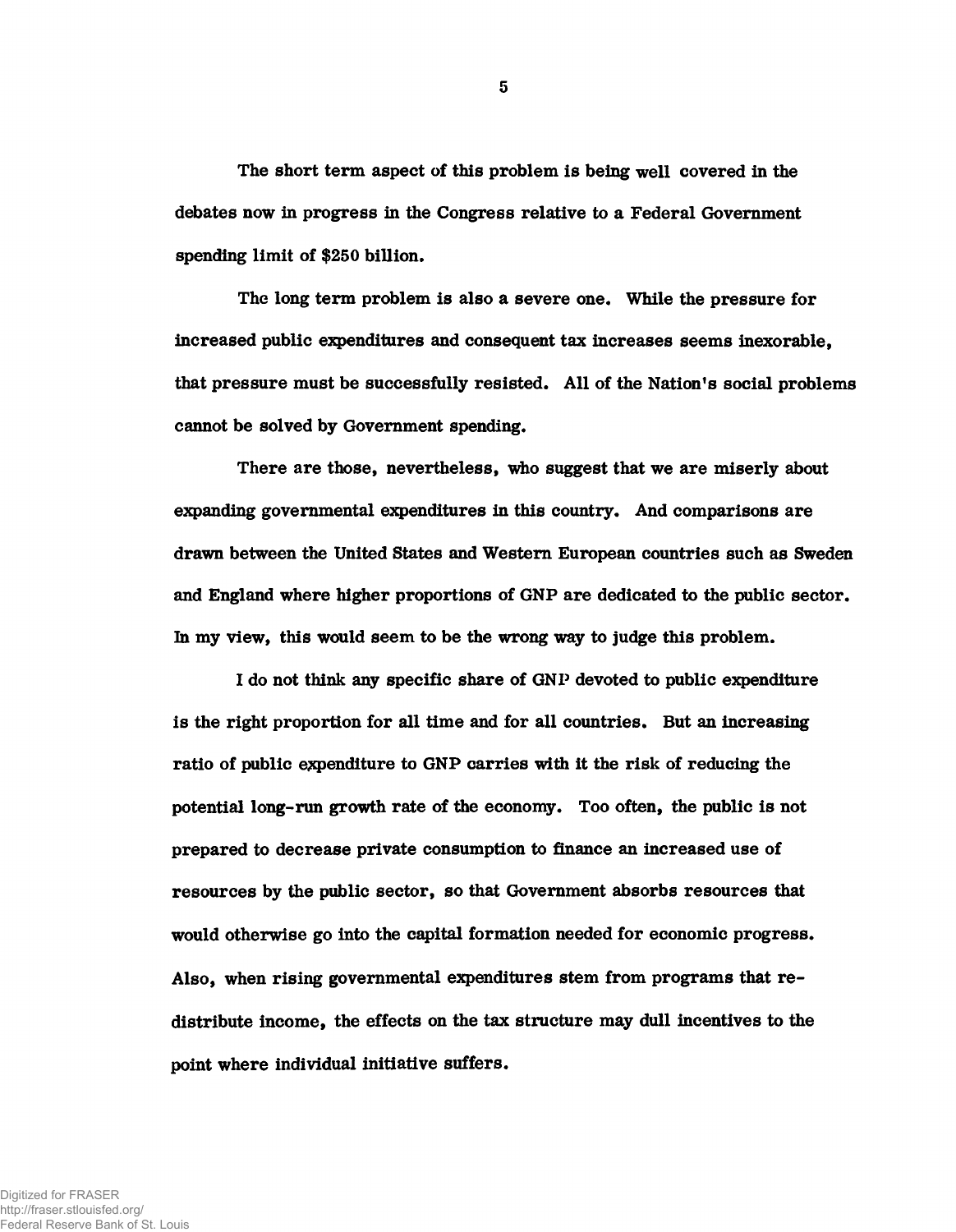### THE NEED FOR HIGHER PRODUCTIVITY

While both fiscal and monetary policy are fundamentally important to the successful functioning of our economic system, the level of productivity is of overriding significance to our economic health and its degree of improvement must become the focus of an intense national effort.

The economic dilemma confronting us today in the United States arises primarily from one simple fact — our costs, primarily our labor costs, have gotten out of hand. On hearing this, many of you are no doubt mentally damning the unions. But those who do should ponder several things. First, real worker take-home pay did not increase from 1965 to 1970. And, secondly, unions often exist because some managements have failed.

In order to improve productivity sharply, we need to reeducate our managements and work forces in a fundamental way so that both will join one team to lower America's costs and help the nation become more competitive in both American and international markets.

Management, in too many instances, considers labor the enemy and vice versa. But might we not take a lesson from the Japanese ? Cannot management, labor and Government drop their mutual mistrust and work in harness to move the level of productivity up sharply? Some months ago, I called for a national objective of a 5 per cent increase in productivity for each of the next 5 years. The historical average has been 2.9 per cent in the private economy, over the past twenty years.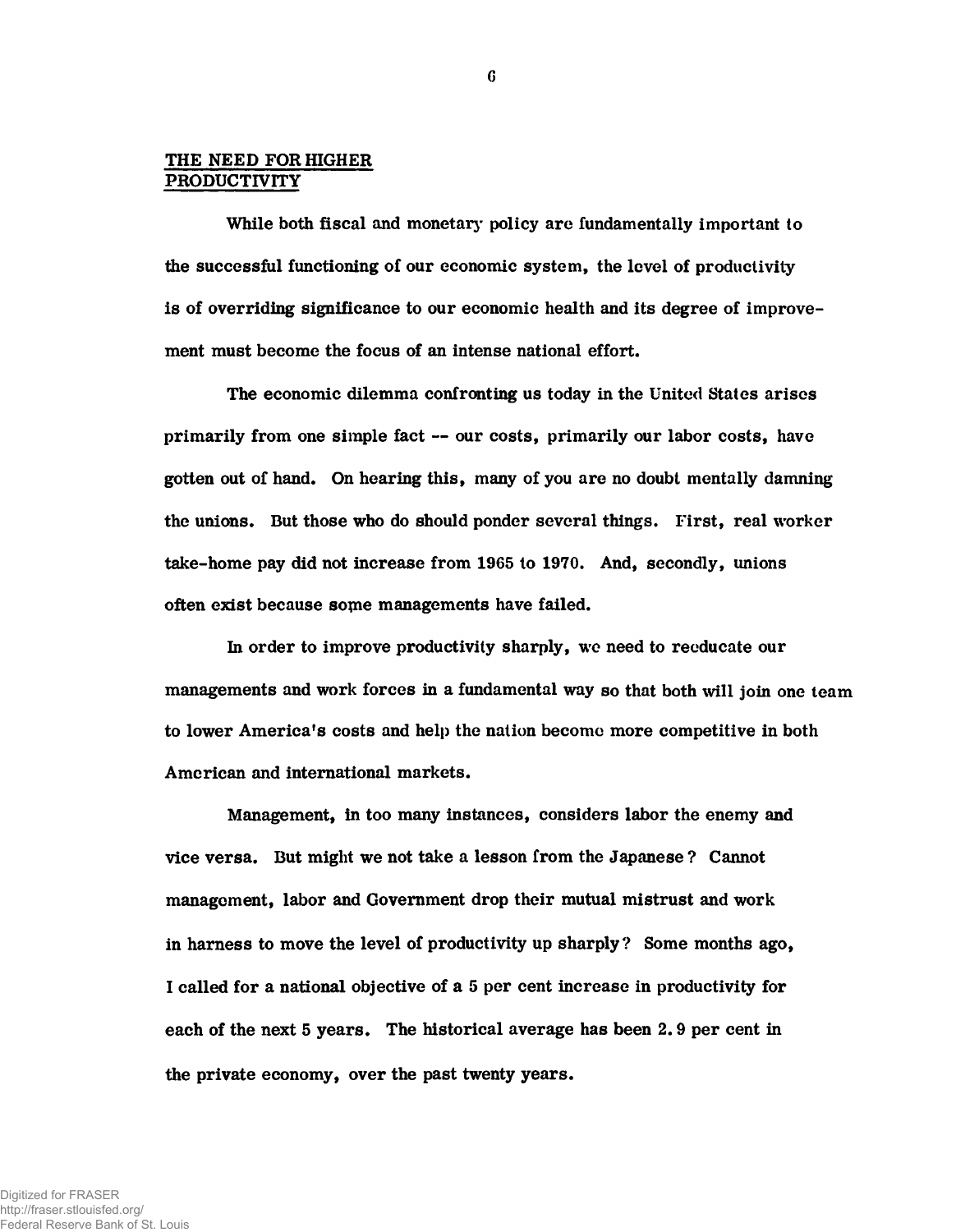Technology will have much to do with the sharp improvement the nation needs. So will retaining the fast depreciation of equipment write-offs and perhaps enhancing them. Give the men the tools and we will be well on the way. But what will truly 'get us moving off the launching pad' is a major change in Government/labor/management relations. What we need is a productivity crusade.

We must educate managements and work forces everywhere -- in our factories, our hospitals, school administrations, public administration, Government — that wage increases ought to rise no faster than productivity. Three per cent is the record over the decades for productivity gains in our economy. We now have a 6.25 per cent wage standard adopted by the Pay Board.

If we are unwilling to reduce that to a 3 per cent wage standard, then we must move productivity growth to 6.25 per cent -- or both must move toward some point in between. The arithmetic relationship is precise.

How can we substantially improve productivity in this country ? One important element of a national crusade would be to offer the work force wage increases in the form of bonuses related solely to improved productivity derived from the effort of the work force. Separate out the effect of capital equipment or increased sales volume on costs. In a hypothetical example, let's suppose that labor costs in a factory are 40 cents of each dollar of costs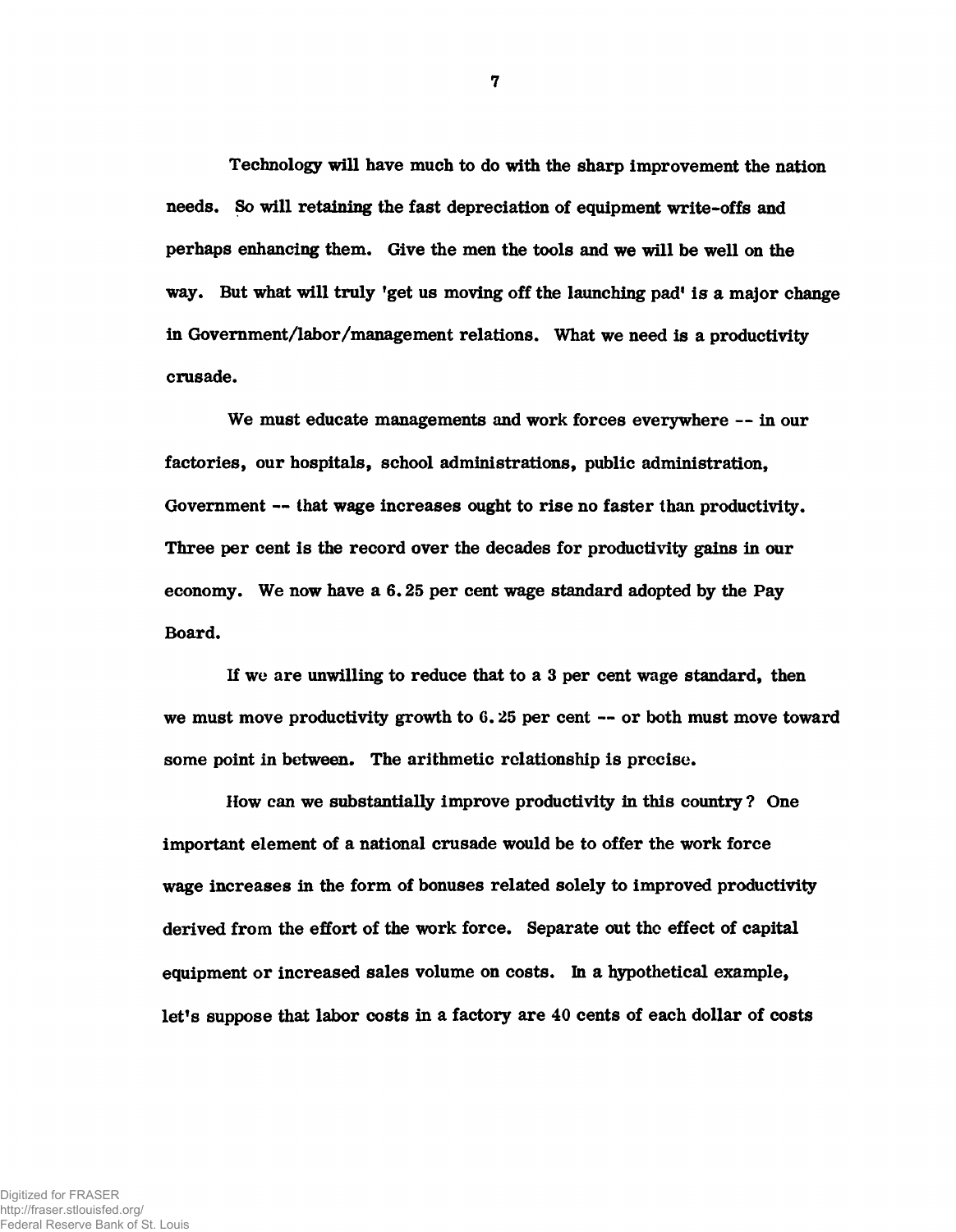in a given period, such as the first nine months of 1972. Assume that through improved motivation, cooperation between the factory management and the work force in improved work rules and methods and the like, that costs could be reduced to 35 cents per dollar of costs in the fourth quarter. Then why not give the work force 3.5 cents of the lowered costs, for example, or some other figure to be negotiated with the work force as a bonus ?

In recent years, productivity has increased only minutely in this country, although we did get a  $3-1/2$  per cent rate of increase in 1971 in the private nonfarm sector. And we have had a  $4-3/4$  per cent annual rate of increase through the first half of 1972.

In my experience as a manufacturing company manager, I found that unions often resist increases in productivity while demanding continuance of wage increases, although there have been notable exceptions. But they must understand -- as each American must -- that real income can rise only to the extent that men produce more. And American labor should be given wage increases currently at the rate at which they increase productivity.

In two relatively large manufacturing facilities which were part oi my responsibility in recent years, we found through exhaustive studies th it if the plants were removed to another location — almost any location — the work force could be reduced about 40 per cent. Decades of history in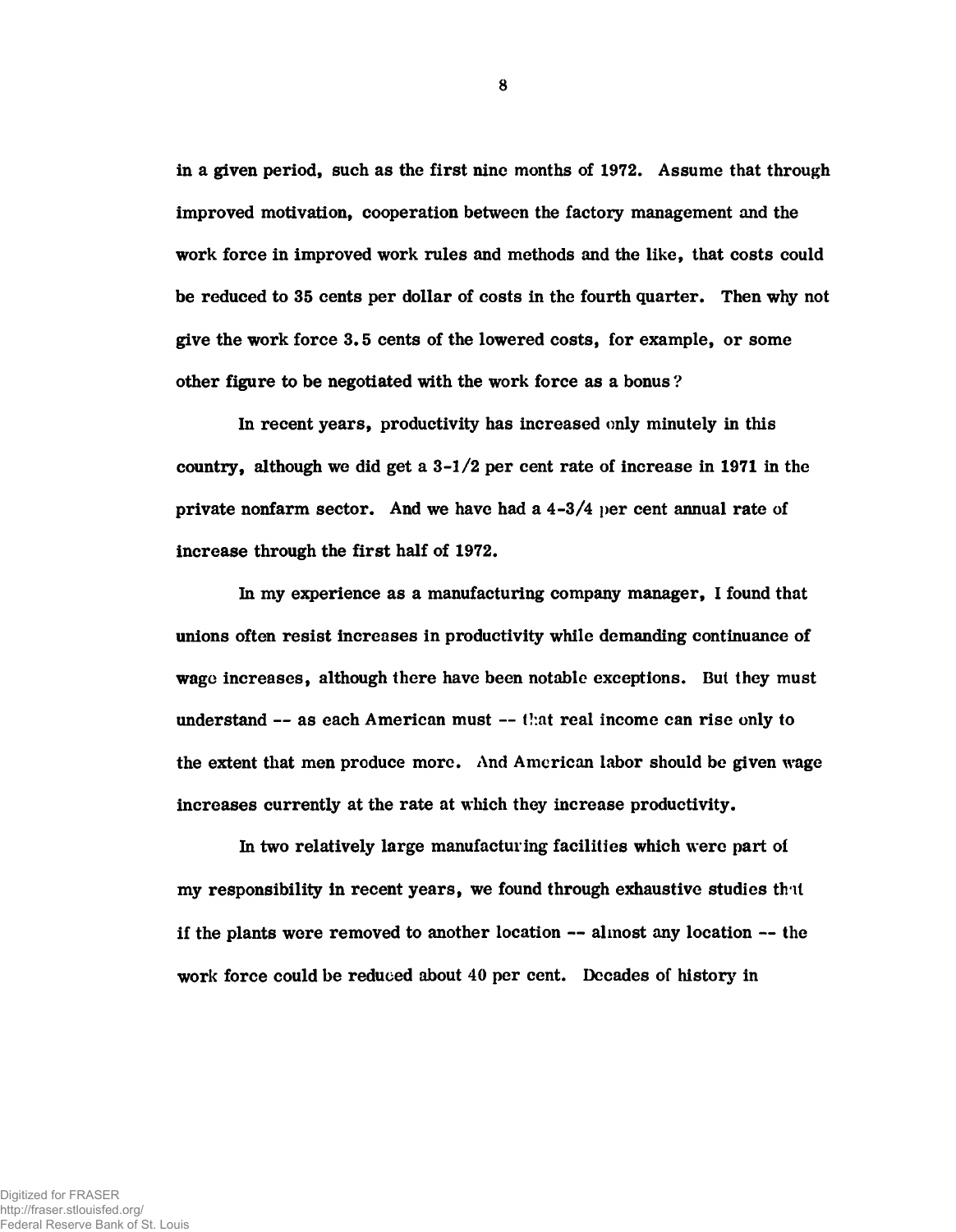those plants with work rules and labor practices which severely limited output precluded all but modest productivity improvements over the short-term.

Steel has been one of the great industries of this country for decades. How is it possible to take scrap from the docks of Cleveland, iron ore from the North American iron ore ranges, coal from the Illinois and Kentucky coal fields and haul these heavy, relatively low cost materials two-thirds of the way around the world, make steel on the coast of Asia — a relatively low value product (6-7-8 cents per pound) — haul that finished product two-thirds of the way back around the world and undercut a United States producer's selling price in its own local markets by some 10-15-20 per cent?

Yes, it is true that the Japanese have relatively low wages. But their high productivity is a sight to behold. There are those in the steel industry who suggest that on average the Japanese are not yet competitive with the American steel industry on a man hours per-ton-of production basis. And that is true — on average. But we arc told that the most recent Japanese steel installation is more competitive than the most recent integrated American steel plant — and by a wide margin.

Having visited a large number of manufacturing facilities in Japan on many occasions, I can personally attest to the efficiency of the Japanese in manufacturing. I suggest that American businessmen pay for trips of their union executive committees to Japan to tour those factories and see how men can truly cooperate in the national interest.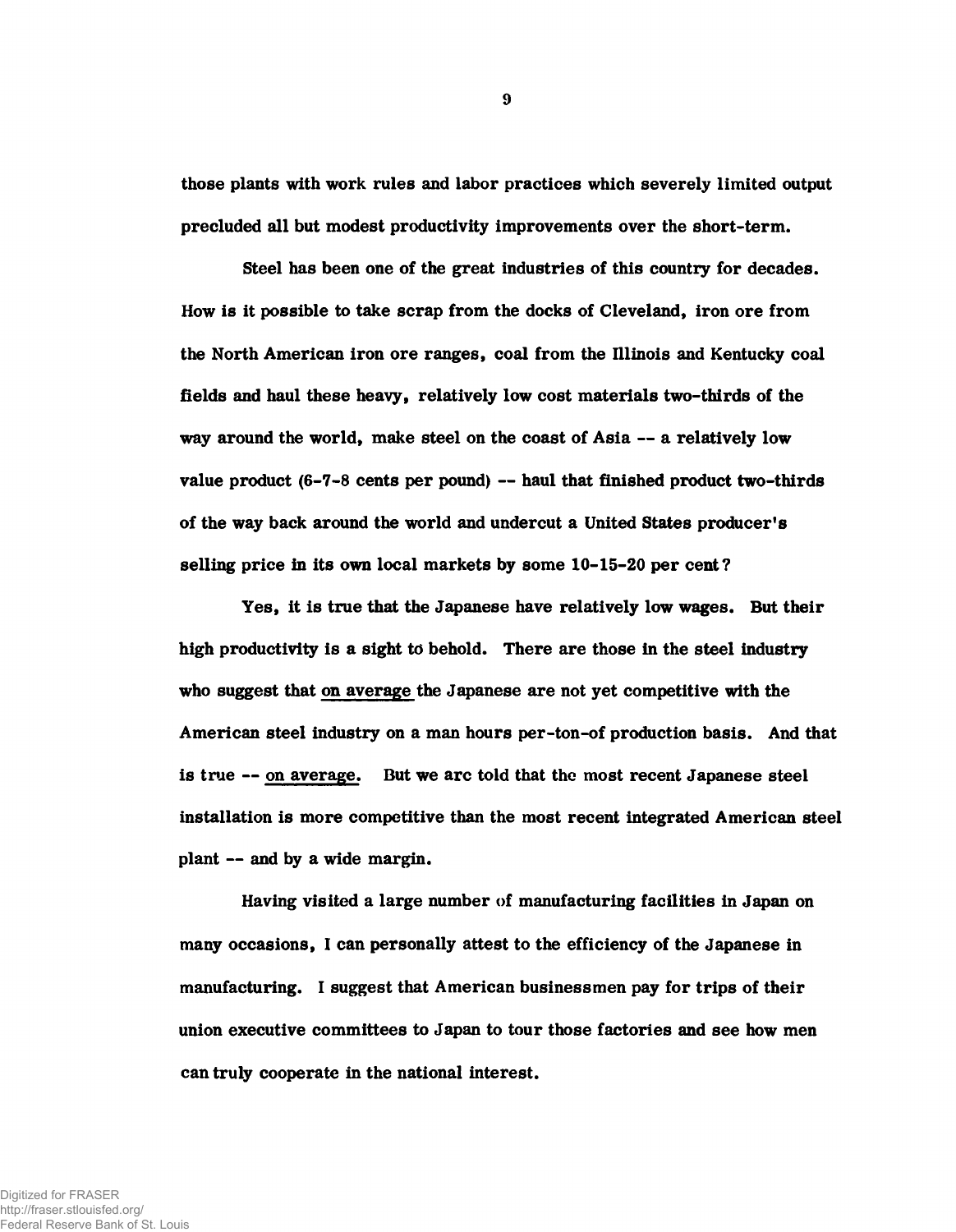And, getting personal, I doubt if there is a man in this room who cannot increase his output beginning tomorrow morning by 10 per cent. If there is an operation in this city that can't cut its costs by 10 per cent, I'd like to see it it will be my first.

Give the workman a participation — both in the form of the pride that he should feel as a key part of the effort as well as a meaningful financial participation in the result. Make the shop a pleasant place for a **man** to spend his working life and give the workman a share in the increased productivity. But insist that his wage increase depend on productivity increases that he causes.

# WHO SPEAKS FOR BUSINESS?

The third problem you should carefully consider solutions for is this: Why does American business management not stand up and be counted? Think back to the events of August 1971 and then try to recall the subsequent headlines. Which national leaders got headlines for their bold and outspoken comments on behalf of their constituents ? Well, several labor leaders did, for starters. And incidentally, there is hardly an informed individual in the country who doesn't know who our key union presidents are and where they stand on the major issues.

But where are their counterparts in the insurance industry, in manufacturing, in banking and in commerce ? Yes, we have a banker or two who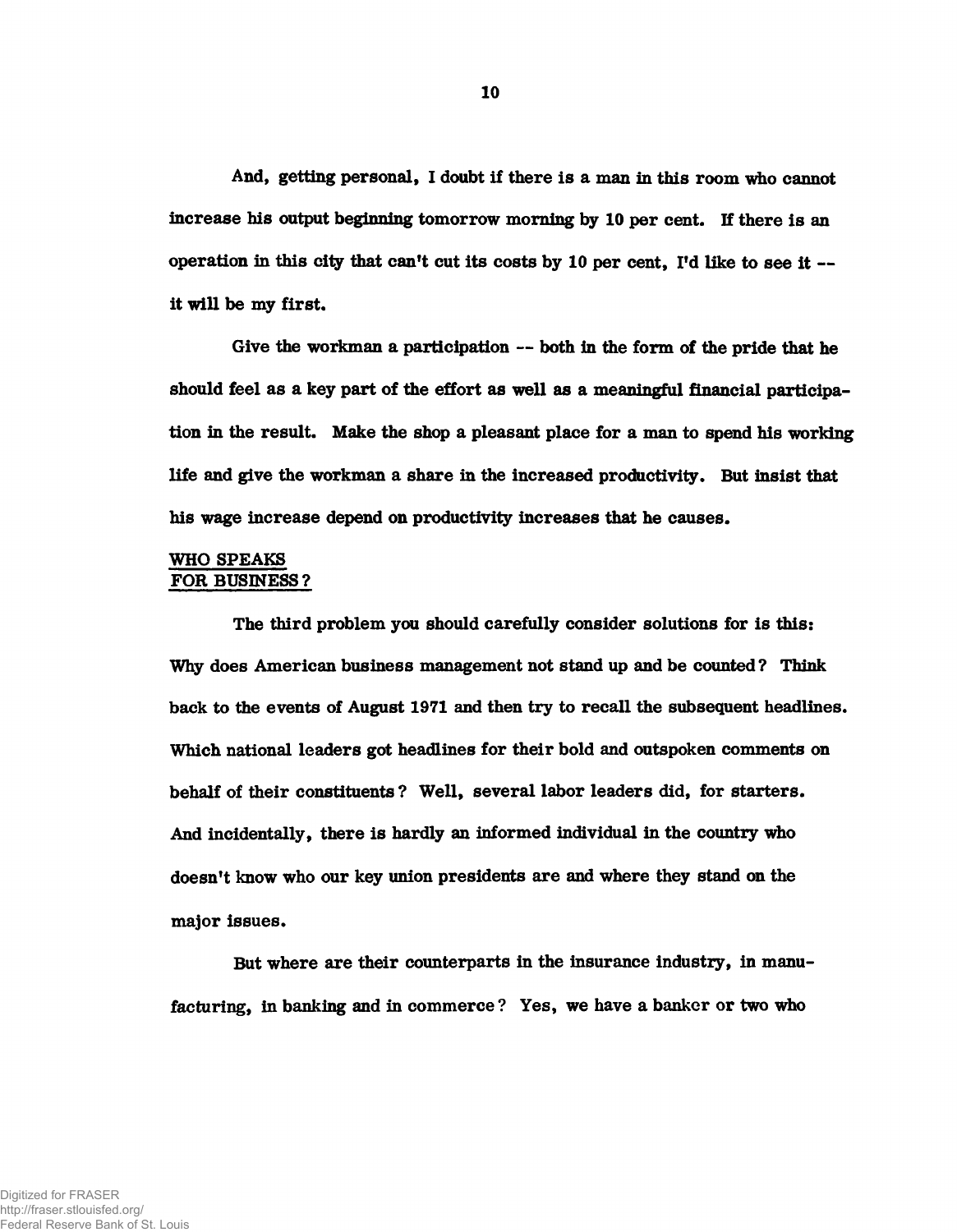will speak out. And, on rare occasions, an intrepid corporate chieftain will, as well. But only rarely. Few can apparently take the 'heat of the kitchen'.

Who do you know personally from your area of the country on the Business Council? And who is its Chairman? When did he last speak publicly on your behalf and what did he say? Can you name 5 of the 50 members of the Business Council? Who is the head of the U. S. Chamber of Commerce? Do the views of these men command as much public attention as those of the leading union or Government officials? If your answer to these questions is 'No', then you ought to be trying hard to develop outstanding long term leaders to speak effectively for American management in the national interest.

#### CONCLUSION

I have touched on three problems which businessmen should be vitally concerned with:

- rapidly escalating Government expenditures at local, state and Federal levels;
- the need for a dramatic improvement in the Nation's productivity;
- the lack of effective, vigorous business voices on the national scene speaking in both the interest of business and the Nation.

Given the progress of the past two centuries, our prospects as a Nation are bright, indeed. What we need to assure ourselves of that